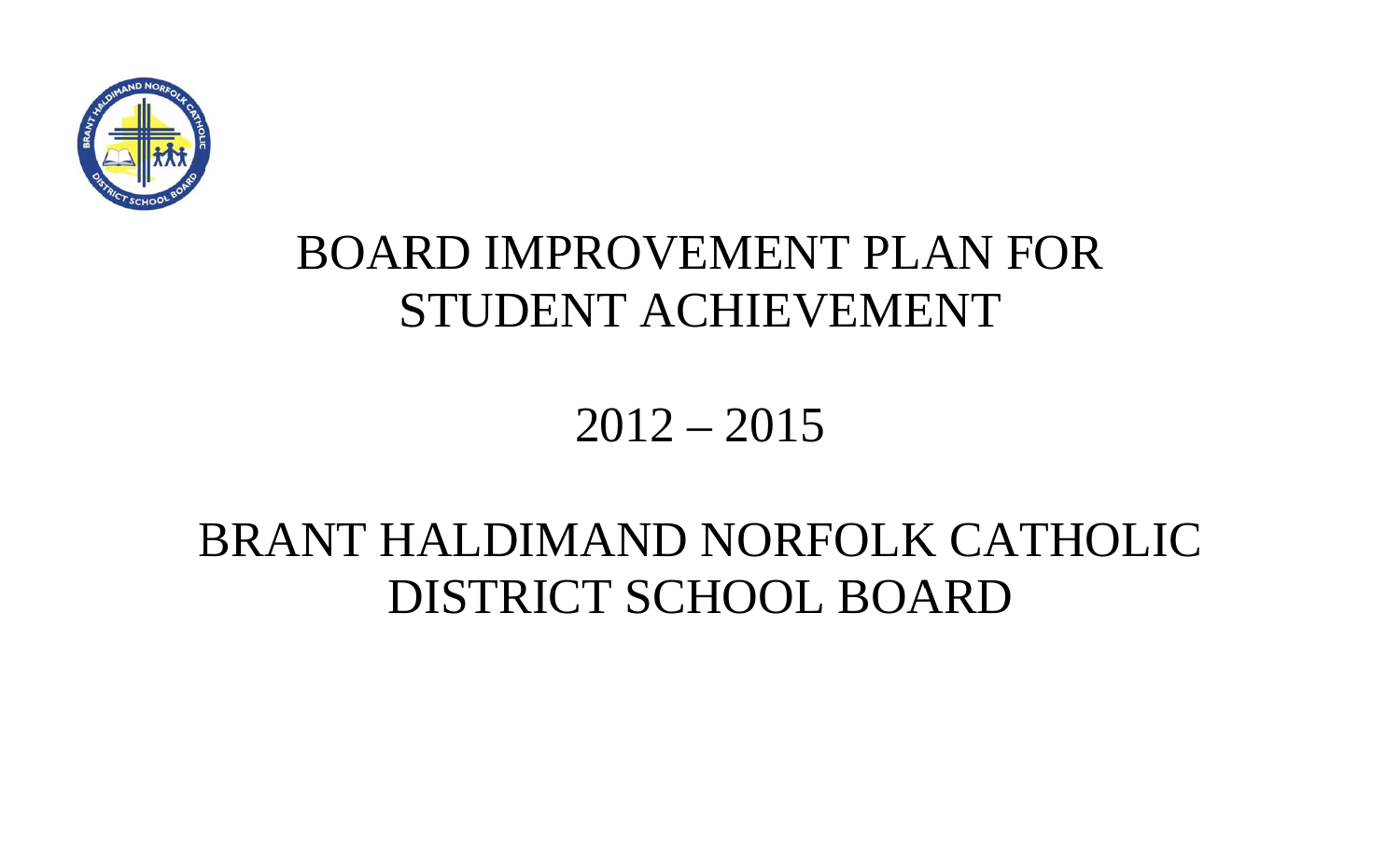### **Mission Statement:**

As a Catholic Learning Community, we provide faith formation and academic excellence, which enables ou r graduates to live a life of love and service in Christ.

The Board Improvement Plan for student achievement is developed within the context of the Board's strategic commitments – Catholicity, Student Achievement, Leadership and Communication - and is aligned to the four pillars that support improvement in student learning and achievement from Kindergarten to Grade 12.

| <b>Catholic Faith</b><br><b>Community and Culture</b>                                                                                                                                         | <b>Literacy</b>                                                                                                                                                                 | <b>Numeracy</b>                                                                                                                                          | <b>Pathways</b>                                                                                                                                                                                                      |
|-----------------------------------------------------------------------------------------------------------------------------------------------------------------------------------------------|---------------------------------------------------------------------------------------------------------------------------------------------------------------------------------|----------------------------------------------------------------------------------------------------------------------------------------------------------|----------------------------------------------------------------------------------------------------------------------------------------------------------------------------------------------------------------------|
| Build and create a safe and nurturing<br>environment that supports student<br>engagement and the development of<br>the whole child: spiritually,<br>intellectually, socially, and physically. | Increase the quality of reading<br>comprehension and written<br>communication to ensure that<br>authentic and meaningful reading and<br>writing are used across the curriculum. | Support the most effective teaching<br>and learning of mathematics for all<br>students by participating in co-<br>learning, co-planning and co-teaching. | Enhance the opportunities for students<br>to develop an awareness of all<br>program pathways while assisting<br>them in making appropriate program<br>choices based on individual needs,<br>interests and abilities. |

The Board Improvement Plan for Student Achievement, K to 12 is also aligned with the Brant Haldimand Norfolk Catholic District School Board's Strategic Plan, and the School Effectiveness Framework.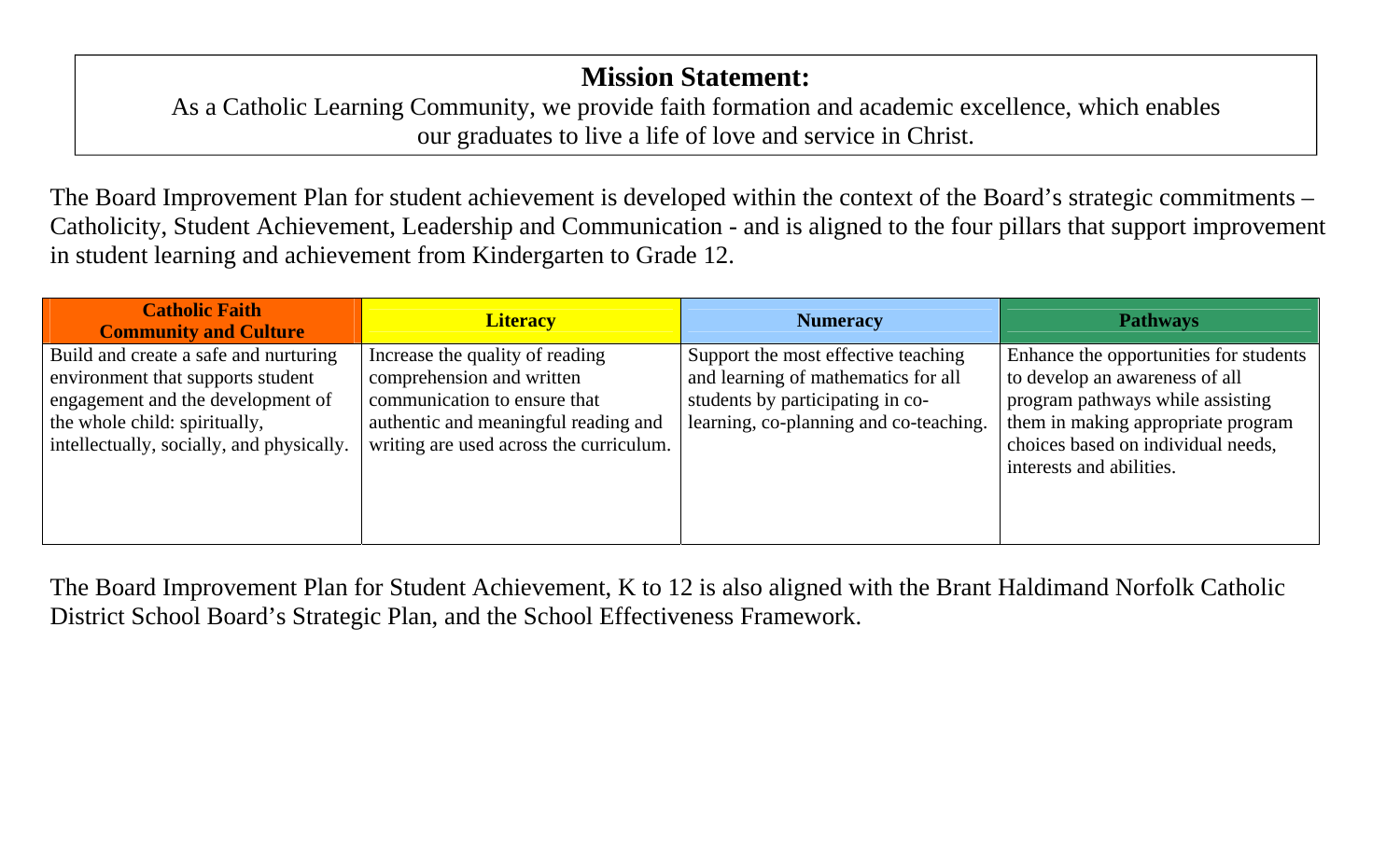

| <b>BHNCDSB</b><br><b>Needs</b><br><b>Assessment Data</b> | <b>CATHOLIC FAITH COMMUNITY and CULTURE</b><br>Theme 2012-2013: Rediscover the Joy of our Faith: Live It<br><b>MONITORING STRATEGIES</b><br>The overall goal of the Catholic Faith Community and Culture pillar is to create a safe and nurturing environment that<br>is conducive to student learning and supports student engagement and the development of the whole child:<br>spiritually, intellectually, socially, and physically. |                                                                                                                                                                                                                                                                                                                                                                                                                                                                                                                                                                                                                                                                                              |                                                                                                                                                                                                                                                                                                                                                                                                                                                                                                                                                                                                                                                                                                                                                                                                                                                                                                                                                                                                                                                                                |                                                                                                                                                                                                                                                                                                                                                                                                                                                                                                            |                                                                                                                                                                                                                                                                                                                                                                                                                                                                                                                                                                                                                                                                                                                                                                                                                      |                                                                                                                                                                   |                                                                                                                                                                                                                                                                                        |  |  |
|----------------------------------------------------------|------------------------------------------------------------------------------------------------------------------------------------------------------------------------------------------------------------------------------------------------------------------------------------------------------------------------------------------------------------------------------------------------------------------------------------------|----------------------------------------------------------------------------------------------------------------------------------------------------------------------------------------------------------------------------------------------------------------------------------------------------------------------------------------------------------------------------------------------------------------------------------------------------------------------------------------------------------------------------------------------------------------------------------------------------------------------------------------------------------------------------------------------|--------------------------------------------------------------------------------------------------------------------------------------------------------------------------------------------------------------------------------------------------------------------------------------------------------------------------------------------------------------------------------------------------------------------------------------------------------------------------------------------------------------------------------------------------------------------------------------------------------------------------------------------------------------------------------------------------------------------------------------------------------------------------------------------------------------------------------------------------------------------------------------------------------------------------------------------------------------------------------------------------------------------------------------------------------------------------------|------------------------------------------------------------------------------------------------------------------------------------------------------------------------------------------------------------------------------------------------------------------------------------------------------------------------------------------------------------------------------------------------------------------------------------------------------------------------------------------------------------|----------------------------------------------------------------------------------------------------------------------------------------------------------------------------------------------------------------------------------------------------------------------------------------------------------------------------------------------------------------------------------------------------------------------------------------------------------------------------------------------------------------------------------------------------------------------------------------------------------------------------------------------------------------------------------------------------------------------------------------------------------------------------------------------------------------------|-------------------------------------------------------------------------------------------------------------------------------------------------------------------|----------------------------------------------------------------------------------------------------------------------------------------------------------------------------------------------------------------------------------------------------------------------------------------|--|--|
|                                                          | <b>SMART Goals</b><br>Aligned with identified<br>needs                                                                                                                                                                                                                                                                                                                                                                                   | <b>School</b><br><b>Effectiveness</b><br>Framework<br><b>Indicators</b>                                                                                                                                                                                                                                                                                                                                                                                                                                                                                                                                                                                                                      | Targeted, Evidence-Based<br><b>Strategies/Actions</b><br>• Planned improvements<br>that will change practice                                                                                                                                                                                                                                                                                                                                                                                                                                                                                                                                                                                                                                                                                                                                                                                                                                                                                                                                                                   | <b>Resources</b><br>Human<br>Learning<br>$\bullet$                                                                                                                                                                                                                                                                                                                                                                                                                                                         | Monitoring of the<br>achievement of the SMART<br>goals<br>Explicit data to be<br>collected                                                                                                                                                                                                                                                                                                                                                                                                                                                                                                                                                                                                                                                                                                                           | <b>Responsibility</b><br>Designated<br>$\bullet$<br>individual                                                                                                    | <b>Evaluation/Results</b><br><b>Progress</b>                                                                                                                                                                                                                                           |  |  |
|                                                          | The 2011-12 Board theme:<br>Rediscover the Joy of our Faith:<br>Live It                                                                                                                                                                                                                                                                                                                                                                  | <b>Religious Education</b><br>is given the highest<br>priority within the<br>school.<br><b>Integration of faith</b><br>and culture is<br>evident across the<br>curriculum and in the<br>everyday<br>experiences within<br>the school and<br>community.<br>Assessment for, as<br>and of learning<br>1.1<br><b>Students and</b><br>teachers share a<br>common<br>understanding of the<br>learning goals<br>related to success<br>criteria.<br>1.4<br><b>Assessment tasks</b><br>are aligned with the<br>curriculum,<br>collaboratively<br>developed by<br>teachers and the<br>resulting<br>demonstrations of<br>student learning<br>analyzed to ensure<br>consistency with<br>success criteria | Specific actions are identified<br>and implemented by staff and<br>students related to the yearly<br>theme and incorporated in the<br>School Improvement Plan.<br><b>Implement the Virtues Document</b><br>K-12 with a staff development<br>plan. (Spring)<br>Distribute and create a training<br>plan to implement the<br><b>Foundations Document. (Spring)</b><br>Distribute the revised K-8<br><b>Religion and Family Life</b><br>Curriculum. (Fall 2012)<br>Religion and Family Life Team to<br>create a multi-year training plan<br>based on a needs assessment<br>through marker schools.<br>(Spring)<br>Create and publish tough issues<br>monographs to serve as the<br>basis for training for principals<br>and teachers. (Fall)<br>Create a training plan and begin<br>implementing the training plan<br>for principals and teachers.<br>(Winter/Spring).<br>A summary document of<br>activities will be collected,<br>shared and communicated.<br>Create and publish an<br>assessment and evaluation<br>guideline for Religion and Family<br>Life Program. (Winter) | <b>Religion and Family</b><br><b>Life Consultant</b><br>3 Secondary School<br><b>Chaplancy Leaders</b><br><b>Religion Department</b><br>Heads<br><b>School Faith</b><br><b>Ambassadors</b><br><b>Youth Ambassadors</b><br>Faith Advisory &<br><b>Catholicity Committee</b><br><b>Catholic School</b><br><b>Parent Councils</b><br><b>Catholic Virtues</b><br>Foundational<br>Document<br><b>BHNCDSB Growing in</b><br><b>Virtue Document</b><br><b>Ontario Catholic</b><br>Graduate<br><b>Expectations</b> | Assess the level of awareness<br>and implementation of the<br><b>Virtues Document</b><br>(Fall/Winter)<br><b>Implementation Review (Fall</b><br>2013)<br>Assess the system need with<br>respect to the roll-out of the<br><b>Foundation Document</b><br>(Fall/Winter).<br><b>Implement Review of the</b><br>training plan. (Fall 2013)<br>Assess awareness of the new<br>curriculum after distribution.<br>(Winter)<br>Conduct needs assessment of<br><b>Religion and Familly Life</b><br>Training. (Winter)<br>Assess awareness and<br>understanding of basic<br>principles associated with the<br>training materials (e.g. Dignity<br>of the Human Person - created<br>in the image and likeness of<br>God<br>(Fall 2013)<br>Assess level of implementation<br>and understanding of the<br>guidelines (Fall 2013). | <b>Director of Education</b><br>Superintendents of<br>Education<br>Elementary &<br><b>Secondary Principals</b><br><b>Religion &amp; Family Life</b><br>Consultant | <b>Teacher feedback</b><br><b>Student feedback</b><br>Parent feedback<br>Principal feedback<br>Anecdotal<br>observations<br>collected by<br>Superintendents,<br>Principals,<br>consultant and<br>support teachers<br>All principals<br>receive Safe<br><b>Schools</b><br>Certification |  |  |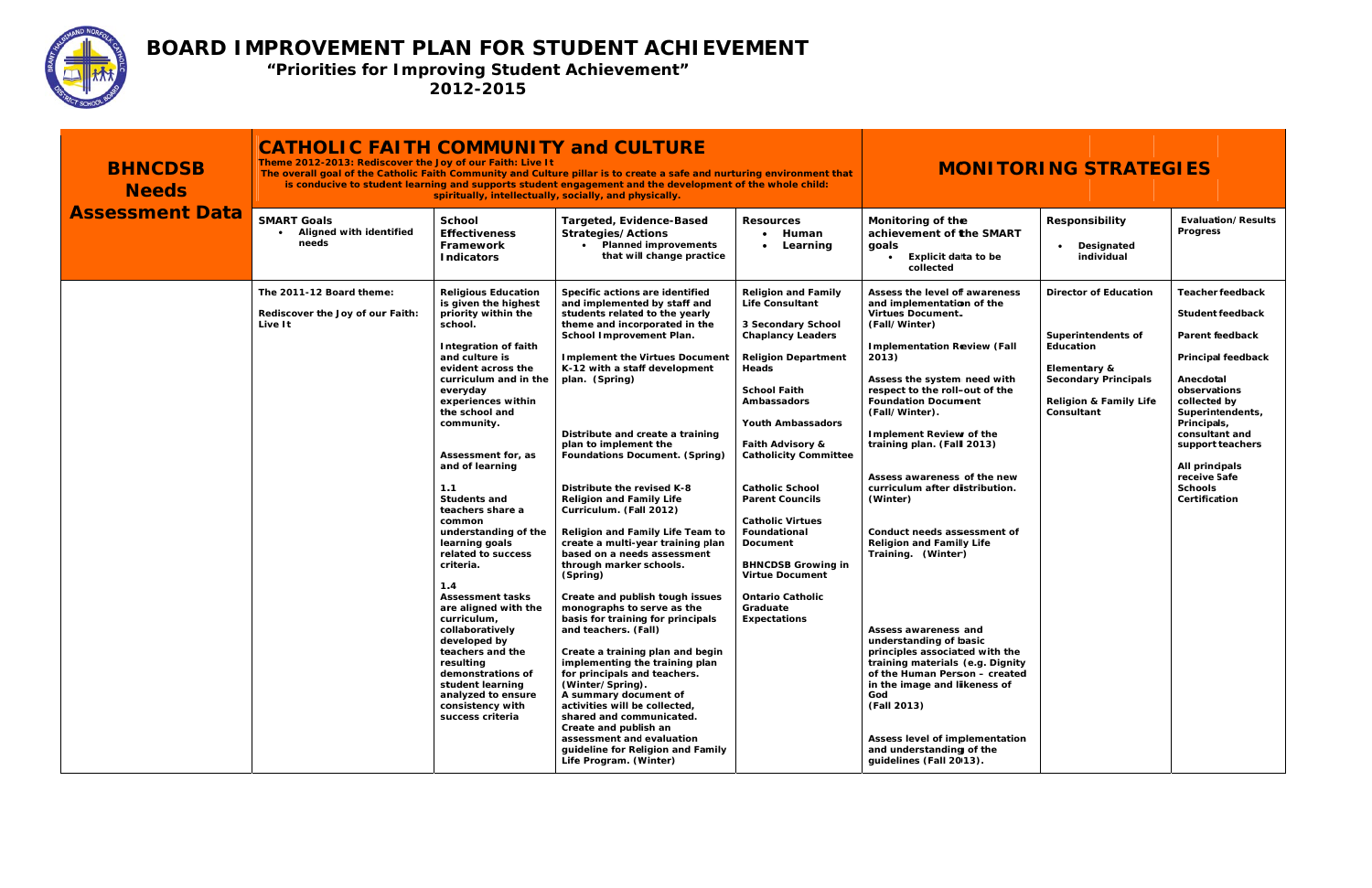

| <b>BHNCDSB</b><br><b>Needs</b> | <b>CATHOLIC FAITH COMMUNITY and CULTURE</b><br>Theme 2012-2013: Rediscover the Joy of our Faith: Live It |                                                                         | The overall goal of the Catholic Faith Community and Culture pillar is to create a safe and nurturing environment that<br>is conducive to student learning and supports student engagement and the development of the whole child:<br>spiritually, intellectually, socially, and physically.                                                                                                                                                                                                        | <b>MONITORING STRATEGIES</b>                         |                                                                                            |                                                                |                                              |
|--------------------------------|----------------------------------------------------------------------------------------------------------|-------------------------------------------------------------------------|-----------------------------------------------------------------------------------------------------------------------------------------------------------------------------------------------------------------------------------------------------------------------------------------------------------------------------------------------------------------------------------------------------------------------------------------------------------------------------------------------------|------------------------------------------------------|--------------------------------------------------------------------------------------------|----------------------------------------------------------------|----------------------------------------------|
| <b>Assessment Data</b>         | <b>SMART Goals</b><br>Aligned with identified<br>needs                                                   | <b>School</b><br><b>Effectiveness</b><br>Framework<br><b>Indicators</b> | Targeted, Evidence-Based<br><b>Strategies/Actions</b><br>• Planned improvements<br>that will change practice                                                                                                                                                                                                                                                                                                                                                                                        | <b>Resources</b><br>• Human<br>Learning<br>$\bullet$ | Monitoring of the<br>achievement of the SMART<br>goals<br>Explicit data to be<br>collected | <b>Responsibility</b><br>Designated<br>$\bullet$<br>individual | <b>Evaluation/Results</b><br><b>Progress</b> |
|                                |                                                                                                          |                                                                         | <b>Provide training for Principals</b><br>regarding the assessment guide<br>for Religion and Family Life<br>Program. (Spring)                                                                                                                                                                                                                                                                                                                                                                       |                                                      |                                                                                            |                                                                |                                              |
|                                |                                                                                                          |                                                                         | Provide opportunities for staff<br>and students to participate in<br>Safe Schools & Equity &<br><b>Inclusive Education activities</b><br>through in service and<br>leadership opportunities.<br>• Elementary/Secondary "Have<br>a Go"<br>• Sacramental Retreats -<br>Eucharist, Reconciliation and<br>Confirmation<br>Implementation of:<br>• A Student Safety Plan<br>Template<br>• A Student Seizure Plan<br>Template<br>• Student Success Leadership<br>Initiative - mental health<br>strategies |                                                      |                                                                                            |                                                                |                                              |
|                                |                                                                                                          |                                                                         | <b>Provide Safe Schools</b><br>Certification training for all<br>principals                                                                                                                                                                                                                                                                                                                                                                                                                         |                                                      |                                                                                            |                                                                |                                              |
|                                |                                                                                                          |                                                                         |                                                                                                                                                                                                                                                                                                                                                                                                                                                                                                     |                                                      |                                                                                            |                                                                |                                              |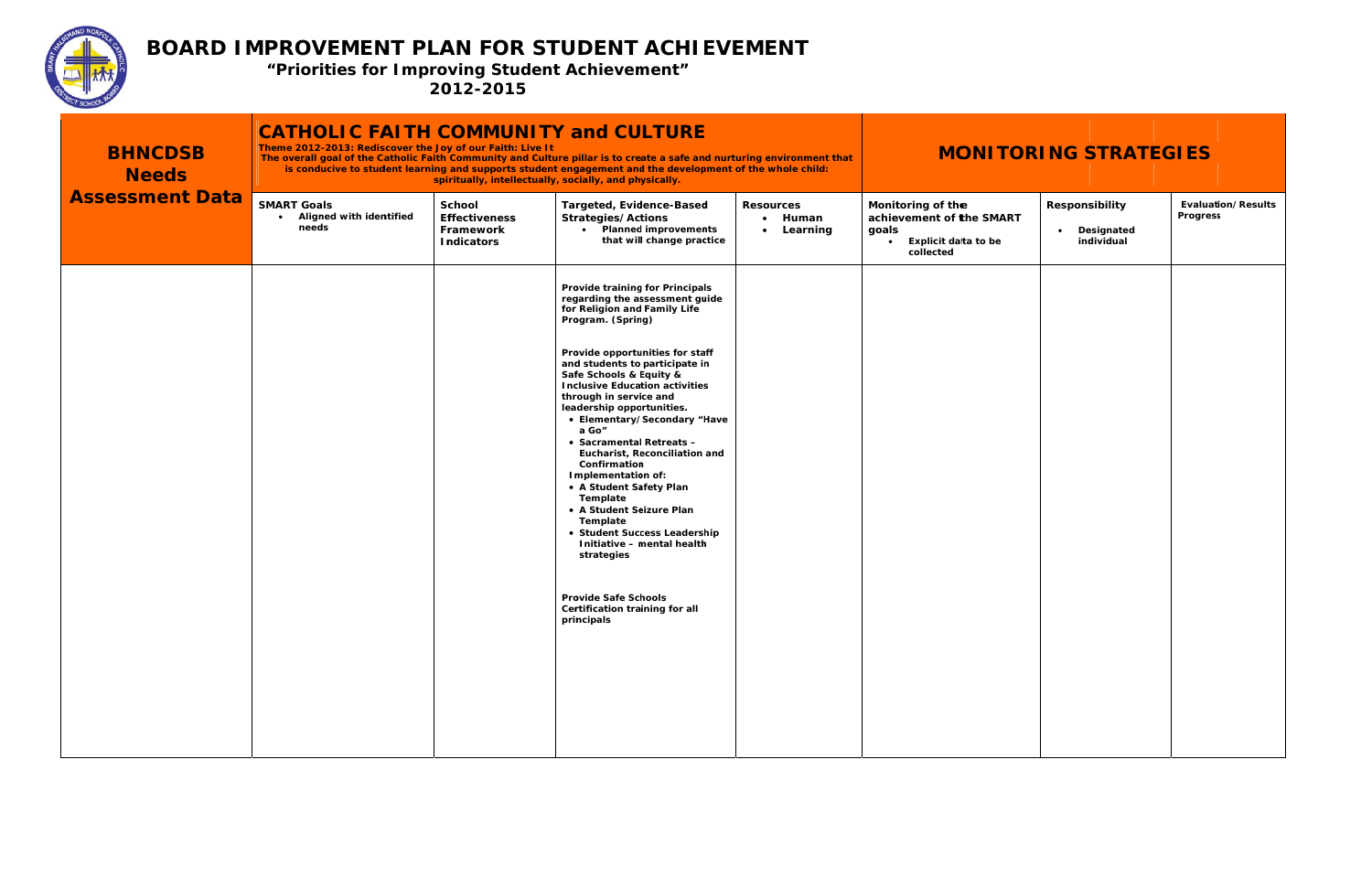

| Responsibility<br><b>Evaluation/Results</b><br><b>SMART Goals</b><br><b>School</b><br>Targeted, Evidence-Based<br>Monitoring of the<br><b>Resources</b><br>Progress<br>• Aligned with identified<br>• Human<br><b>Effectiveness</b><br>achievement of the SMART<br><b>Strategies/Actions</b><br>• Designated<br>needs<br>Learning<br>• Planned<br>Framework<br>goals<br>individual<br>improvements that<br>Explicit data to be<br><b>Indicators</b><br>will change practice<br>collected<br><b>EQAO Results 2011-2012</b><br>For 2013-2014 Grade 3 EQAO<br><b>ELKP student-inquiry focus</b><br><b>School Principals</b><br>Grade one DRA data<br><b>District Student</b><br><b>Grade 1 DRA</b><br>Assessment for, as<br>(networked collaboration, co-<br>Reading 75% will achieve Level 3<br>and of learning<br>collected Oct. 2012, June<br><b>Achievement Team</b><br>results meet<br><b>Primary Reading</b><br>or higher.<br>planning, co-teaching and<br><b>System Literacy</b><br>2013.<br>(DSAT)<br>target<br>assessment moderation).<br><b>Teachers</b><br>69% of students met the provincial<br>1.1<br>• Grade 2 DRA<br><b>Students and</b><br><b>Technology Focus:</b><br><b>Progress of CIL initiatives</b><br><b>School</b><br>target<br>For 2012-2013 78% of Grade 2<br>will be monitorred in<br>assessment for ,as and of<br><b>System Special</b><br><b>Superintendents</b><br>results meet<br>teachers share a<br><b>Education Resource</b><br>students will achieve DRA<br><b>School Visits</b><br><b>Primary Writing</b><br>learning<br>designated schools.<br>common<br>target<br>78% of students met the provincial<br>benchmarks.<br>understanding of the<br><b>Teachers</b><br>learning goals<br>EPCI/CIL-LP<br>The Director of<br><b>CIL Student Work, Artifacts</b><br><b>School Based</b><br>target<br>shared in Networked<br><b>Smart Goals</b><br>related to success<br>• Grade 1 Collaborative<br><b>Student</b><br>Education<br>For 2012-2013 75% of Grade 1<br><b>Achievement Lead</b><br>results are<br><b>Grade One DRA</b><br>criteria.<br><b>Moderation Sessions</b><br><b>Inquiry Learning Literacy-</b><br>As of June 2012, 74% of grade one<br>students will achieve DRA<br>Primary (CIL-LP)<br>achieved<br><b>Teachers</b><br>1.4<br>students met the standard of level<br>benchmarks.<br>• networked collaboration,<br>CIL Teacher feedback forms<br>16.<br><b>Assessment tasks</b><br><b>Student</b><br>Student work<br>co-planning, co-teaching<br>are aligned with the<br>and assessment<br>Achievement<br>• CIL continuum electronic<br>shows growth in<br>As of September 2012, 65% of grade<br>curriculum,<br>moderation).<br>Consultants<br>survey to be completed by<br>targeted areas.<br>one students are at the Kindergarten<br>teachers pre and post<br>collaboratively<br>• Technology focus<br>(Destination Reading).;<br>participation in collaborative<br>standard of level 3.<br>developed by<br>Movement of<br>initiatives (pre-survey to be<br>teachers on CIL<br>teachers and the<br>technology intervention<br>(Reading Upgrade);<br>completed on Nov. 16)<br>continuum<br>resulting<br><b>Grade Two DRA</b><br>demonstrations of<br>survey.<br>As of June 2012, 85% of grade two<br>student learning<br>Grade 2 CIL-LP<br>students met the standard of level<br>analyzed to ensure<br>Teacher feedback<br>24.<br>consistency with<br>• Collaborative inquiry<br>reflects change<br>(networked collaboration,<br>success criteria.<br>in practice<br>establish common<br>understanding of balanced<br>literacy, co-planning, co-<br>teaching and assessment<br><b>Marker School CIL</b><br>Principal<br>moderation.<br>Technology focus<br><b>Marker Schools</b><br><b>Family of Schools</b><br>(Destination Reading).<br>• Notre Dame (B)<br>Superintendent<br>• Notre Dame (C)<br><b>DSAT Team</b><br>Principal CIL (CIL-P)<br>• St. Joseph<br>Family of Schools, principal-<br>• Our Lady off Providence<br>led professional development<br>• St. Gabriel<br>• Jean Vanier<br>S.O. Visits<br>(half-day literacy and half-day<br>mathematics)<br>• Netbooks (Destination<br>• Tier $1 - 2$ visits Fall or<br>Reading)<br>Winter/ Spring<br>· literacy best practices,<br>· assessment moderation,<br>• Tier $2 - 1$ visit Winter or<br>demonstration videos, LNS<br>Spring<br>• assessment framework,<br>• Assessing Achievement in<br>Evidence shared by Marker<br><b>School Principal at DSAT</b><br><b>Alternate Areas (A4)</b><br>• CIL professional learning<br><b>Meetings October-June</b><br>cycle | <b>BHNCDSB</b><br><b>Needs</b><br><b>Assessment/Data</b> | <b>LITERACY:</b> | <b>MONITORING STRATEGIES</b><br>The overall goals are to build teacher and administrative capacity in the area of Assessment For, As and Of<br>Learning and to increase the quality of reading comprehension and written communication to ensure that<br>authentic and meaningful reading and writing are used across the curriculum. |  |  |  |  |  |
|--------------------------------------------------------------------------------------------------------------------------------------------------------------------------------------------------------------------------------------------------------------------------------------------------------------------------------------------------------------------------------------------------------------------------------------------------------------------------------------------------------------------------------------------------------------------------------------------------------------------------------------------------------------------------------------------------------------------------------------------------------------------------------------------------------------------------------------------------------------------------------------------------------------------------------------------------------------------------------------------------------------------------------------------------------------------------------------------------------------------------------------------------------------------------------------------------------------------------------------------------------------------------------------------------------------------------------------------------------------------------------------------------------------------------------------------------------------------------------------------------------------------------------------------------------------------------------------------------------------------------------------------------------------------------------------------------------------------------------------------------------------------------------------------------------------------------------------------------------------------------------------------------------------------------------------------------------------------------------------------------------------------------------------------------------------------------------------------------------------------------------------------------------------------------------------------------------------------------------------------------------------------------------------------------------------------------------------------------------------------------------------------------------------------------------------------------------------------------------------------------------------------------------------------------------------------------------------------------------------------------------------------------------------------------------------------------------------------------------------------------------------------------------------------------------------------------------------------------------------------------------------------------------------------------------------------------------------------------------------------------------------------------------------------------------------------------------------------------------------------------------------------------------------------------------------------------------------------------------------------------------------------------------------------------------------------------------------------------------------------------------------------------------------------------------------------------------------------------------------------------------------------------------------------------------------------------------------------------------------------------------------------------------------------------------------------------------------------------------------------------------------------------------------------------------------------------------------------------------------------------------------------------------------------------------------------------------------------------------------------------------------------------------------------------------------------------------------------------------------------------------------------------------------------------------------------------------------------------------------------------------------------------------------------------------------------------------------------------------------------------------------------------------------------------------------------------------------------------------------------------------------------------------------------------------------------------|----------------------------------------------------------|------------------|---------------------------------------------------------------------------------------------------------------------------------------------------------------------------------------------------------------------------------------------------------------------------------------------------------------------------------------|--|--|--|--|--|
|                                                                                                                                                                                                                                                                                                                                                                                                                                                                                                                                                                                                                                                                                                                                                                                                                                                                                                                                                                                                                                                                                                                                                                                                                                                                                                                                                                                                                                                                                                                                                                                                                                                                                                                                                                                                                                                                                                                                                                                                                                                                                                                                                                                                                                                                                                                                                                                                                                                                                                                                                                                                                                                                                                                                                                                                                                                                                                                                                                                                                                                                                                                                                                                                                                                                                                                                                                                                                                                                                                                                                                                                                                                                                                                                                                                                                                                                                                                                                                                                                                                                                                                                                                                                                                                                                                                                                                                                                                                                                                                                                                          |                                                          |                  |                                                                                                                                                                                                                                                                                                                                       |  |  |  |  |  |
|                                                                                                                                                                                                                                                                                                                                                                                                                                                                                                                                                                                                                                                                                                                                                                                                                                                                                                                                                                                                                                                                                                                                                                                                                                                                                                                                                                                                                                                                                                                                                                                                                                                                                                                                                                                                                                                                                                                                                                                                                                                                                                                                                                                                                                                                                                                                                                                                                                                                                                                                                                                                                                                                                                                                                                                                                                                                                                                                                                                                                                                                                                                                                                                                                                                                                                                                                                                                                                                                                                                                                                                                                                                                                                                                                                                                                                                                                                                                                                                                                                                                                                                                                                                                                                                                                                                                                                                                                                                                                                                                                                          |                                                          |                  |                                                                                                                                                                                                                                                                                                                                       |  |  |  |  |  |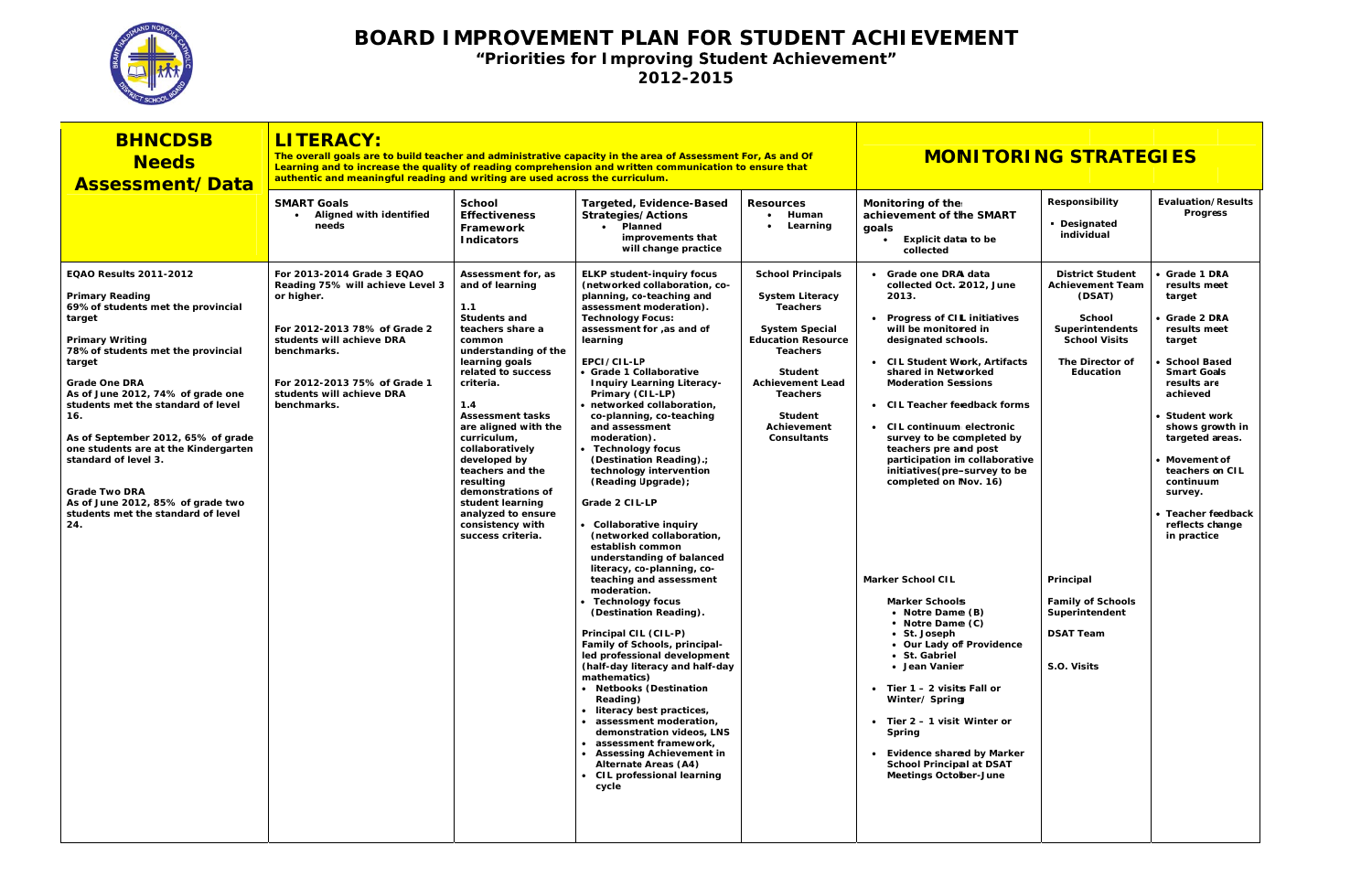

| <b>BHNCDSB</b><br><b>Needs</b><br>Assessment/Data                                                                                                                                   | <b>LITERACY:</b><br>The overall goals are to build teacher and administrative capacity in the area of Assessment For, As and Of<br>Learning and to increase the quality of reading comprehension and written communication to ensure that<br>authentic and meaningful reading and writing are used across the curriculum. |                                                                                                                                                                                                                                                                                                                                                                                                                                                                                                                                                                                                                                                                                                                                                                                                                                                  | <b>MONITORING STRATEGIES</b>                                                                            |                                                                                                                                                                                     |
|-------------------------------------------------------------------------------------------------------------------------------------------------------------------------------------|---------------------------------------------------------------------------------------------------------------------------------------------------------------------------------------------------------------------------------------------------------------------------------------------------------------------------|--------------------------------------------------------------------------------------------------------------------------------------------------------------------------------------------------------------------------------------------------------------------------------------------------------------------------------------------------------------------------------------------------------------------------------------------------------------------------------------------------------------------------------------------------------------------------------------------------------------------------------------------------------------------------------------------------------------------------------------------------------------------------------------------------------------------------------------------------|---------------------------------------------------------------------------------------------------------|-------------------------------------------------------------------------------------------------------------------------------------------------------------------------------------|
|                                                                                                                                                                                     | <b>SMART Goals</b><br><b>School</b><br>Aligned with identified<br><b>Effectiveness</b><br>$\bullet$<br>needs<br>Framework<br><b>Indicators</b>                                                                                                                                                                            | Targeted, Evidence-Based<br><b>Resources</b><br>Human<br><b>Strategies/Actions</b><br>Learning<br>• Planned<br>improvements that<br>will change practice                                                                                                                                                                                                                                                                                                                                                                                                                                                                                                                                                                                                                                                                                         | Monitoring of the<br>achievement of the SMART<br>goals<br>Explicit data to be<br>$\bullet$<br>collected | Responsibility<br><b>Evaluation/Results</b><br><b>Progress</b><br>• Designated<br>individual                                                                                        |
| <b>OSSLT Result 2012</b><br>83% of students were<br>successful                                                                                                                      | For 2013-2014 OSSLT - 90% of<br>secondary students will pass the<br>OSSLT.                                                                                                                                                                                                                                                | <b>SECONDARY (CIL-S)</b><br>Student<br><b>Student Achievement Teams</b><br><b>Achievement Team</b><br>will participate in<br><b>Members</b><br>collaborative inquiry to<br>support literacy learning<br><b>Special Education</b><br><b>Resource Teachers</b><br>needs of students in Grade 9<br>and 10 Applied Level courses.<br>• The assessment<br><b>School Principals</b><br>framework<br><b>Collaborative Inquiry</b><br>$\bullet$<br><b>Assessment moderation</b><br>$\bullet$<br><b>Common Assessments</b><br>$\bullet$<br>(OCA)<br>Teaching/learning best<br>$\bullet$<br>practice<br><b>Special Education Student</b><br>$\bullet$<br>Self-Advocacy                                                                                                                                                                                     | Grade 9 and 10 OCA results<br><b>Moderation of Student Work</b><br>samples                              | <b>OCA results reflect</b><br><b>Teachers</b><br>improvement<br>Literacy<br>Consultants 9 - 12<br><b>Student</b><br>Achievement<br>Teacher $7 - 12$<br>Literacy<br>Principals/V/P's |
| <b>EQAO Results 2011-2012</b><br><b>Junior Reading</b><br>75% of students met the<br>provincial standard<br><b>Junior Writing</b><br>74% of students met the<br>provincial standard | For 2012-2013<br>78% of Grade 6 students will<br>achieve the provincial standard                                                                                                                                                                                                                                          | Networked collaborative<br><b>System Literacy</b><br><b>Teachers</b><br>inquiry and school based<br>related to the assessment<br><b>System Student</b><br>cycle in the context of<br>Achievement<br>clustering literacy<br>expectations for Grades $3 - 6$<br>Teacher (7/8)<br>and 7/8.<br><b>Student</b><br><b>Clustered expectations</b><br>Achievement<br>$\bullet$<br>across different content<br>Consultant (7-12)<br>areas and strands.<br><b>Assessment framework</b><br>$\bullet$<br>The assessment<br>$\bullet$<br>framework (Learning<br>goals, co- constructed<br>success criteria, student<br>self-assessment and<br>descriptive feedback)<br>Inquiry-based learning<br>$\bullet$<br><b>Rich tasks (clustering</b><br>$\bullet$<br>expectations, authentic<br>talk, rubrics) (CIL-LI)<br>CIL-L Pilot initiative Gr.<br>7/8 teachers. |                                                                                                         |                                                                                                                                                                                     |
|                                                                                                                                                                                     | SIP goals based on school data.<br>SIP to include goals for EQAO.<br>Mandatory goals for EQAO Grades<br>3 & 6 as well as primary DRA.                                                                                                                                                                                     | <b>School Improvement Planning</b><br>School based literacy goals by<br>division based on student<br>learning needs. Schools may<br>attend to some or all of the<br>following:<br>• Reading for Meaning 1.4                                                                                                                                                                                                                                                                                                                                                                                                                                                                                                                                                                                                                                      | School principals submit present<br>SIPs to senior team in September<br>2012. Results, June 2013        | Principals<br><b>Literacy Teachers</b>                                                                                                                                              |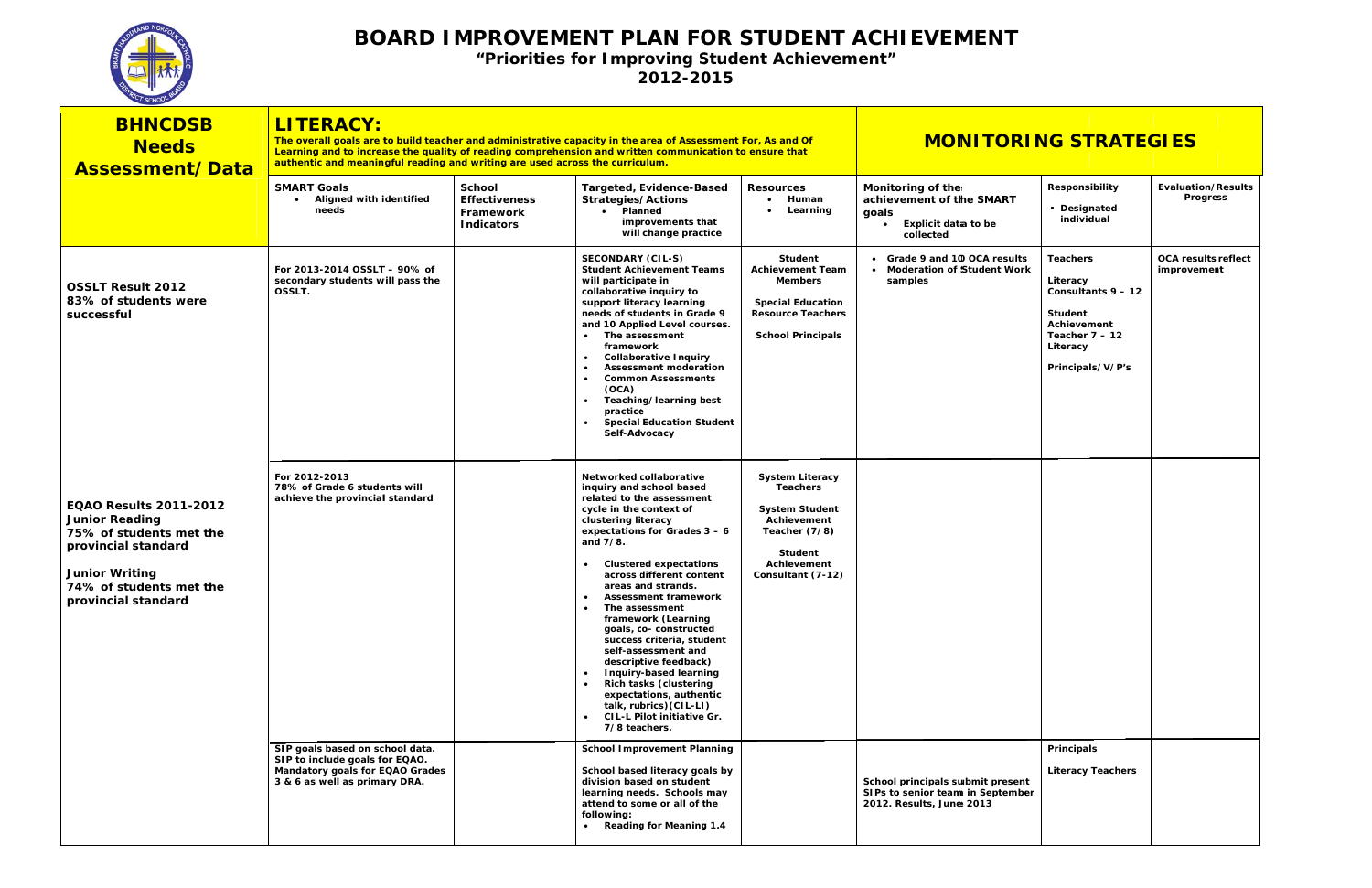

| <b>BHNCDSB</b><br><b>Needs</b><br><b>Assessment/Data</b> | <b>LITERACY:</b><br>The overall goals are to build teacher and administrative capacity in the area of Assessment For, As and Of<br>Learning and to increase the quality of reading comprehension and written communication to ensure that<br>authentic and meaningful reading and writing are used across the curriculum. | <b>MONITORING STRATEGIES</b>                                            |                                                                                                                                                                                                                                                                                                                                                                                                                                                                                                                                                                                                                                                                                                                                                                                                                                                |                                                                                      |                                                                                                                                                                                                                                                                                                                                                                                                             |                                              |                                       |
|----------------------------------------------------------|---------------------------------------------------------------------------------------------------------------------------------------------------------------------------------------------------------------------------------------------------------------------------------------------------------------------------|-------------------------------------------------------------------------|------------------------------------------------------------------------------------------------------------------------------------------------------------------------------------------------------------------------------------------------------------------------------------------------------------------------------------------------------------------------------------------------------------------------------------------------------------------------------------------------------------------------------------------------------------------------------------------------------------------------------------------------------------------------------------------------------------------------------------------------------------------------------------------------------------------------------------------------|--------------------------------------------------------------------------------------|-------------------------------------------------------------------------------------------------------------------------------------------------------------------------------------------------------------------------------------------------------------------------------------------------------------------------------------------------------------------------------------------------------------|----------------------------------------------|---------------------------------------|
|                                                          | <b>SMART Goals</b><br>• Aligned with identified<br>needs                                                                                                                                                                                                                                                                  | <b>School</b><br><b>Effectiveness</b><br>Framework<br><b>Indicators</b> | Targeted, Evidence-Based<br><b>Strategies/Actions</b><br>• Planned<br>improvements that<br>will change practice                                                                                                                                                                                                                                                                                                                                                                                                                                                                                                                                                                                                                                                                                                                                | <b>Resources</b><br>• Human<br>Learning                                              | Monitoring of the<br>achievement of the SMART<br>goals<br>Explicit data to be<br>$\bullet$<br>collected                                                                                                                                                                                                                                                                                                     | Responsibility<br>• Designated<br>individual | <b>Evaluation/Results</b><br>Progress |
|                                                          | <b>Innovation and Research</b><br>Projects                                                                                                                                                                                                                                                                                |                                                                         | $-1.9$<br>The assessment<br>framework (Learning<br>goals, co-constructed<br>success criteria, student<br>self-assessment and<br>descriptive feedback)<br><b>Writing (authentic</b><br>$\bullet$<br>writing tasks)<br>Inquiry-based learning<br>$\bullet$<br>$\bullet$<br>Learning skills<br>development (e.g. Self-<br>regulation)<br><b>Rich tasks (clustering</b><br>expectations, authentic<br>talk, rubrics)<br><b>Effective questioning</b><br>$\bullet$<br>LD Advocacy - secondary<br>students<br><b>Effective Schools Innovative</b><br>Project(s)(ESIP)<br><b>Research-based</b><br>teaching/learning<br>emphasis<br><b>Collaborative Inquiry</b><br>$\bullet$<br>focus for staff<br>development<br><b>School developed</b><br>$\bullet$<br>Data component -<br>monitored and<br>documented<br><b>Report back to DSAT</b><br>$\bullet$ |                                                                                      | <b>School Principals</b><br>• Monitor implantation of SIP<br>• Marker schoolls tracked at<br>monthly DSAT meetings<br>Student work samples<br>moderated at PLC's<br>• DRA results, where<br>submitted.<br><b>ESIP projects vetted through</b><br><b>DSAT</b><br>ESIP project school's principal<br>and school teams monitor<br>project implementation based<br>on monitoring strategy<br>submitted in plam. | Principal<br><b>DSAT team</b>                |                                       |
|                                                          |                                                                                                                                                                                                                                                                                                                           |                                                                         | <b>Student Work Study Initiative</b><br><b>Student Work Study Teacher</b><br>will observe and collaborate<br>with 8 classroom teachers<br>from Sept. - Jan. and 8<br>additional classroom teachers<br>from Feb. $-$ June 2013<br>5 classes have a literacy<br>focus.<br>3 classes have a numeracy<br>focus.                                                                                                                                                                                                                                                                                                                                                                                                                                                                                                                                    | <b>SWST Teacher</b><br>Student<br>Achievement team<br>Superintendent of<br>Education | • SWST teacher and classroom<br>teacher will track and monitor<br>2 marked students'<br>performance at level 2<br>achievement<br>Qualitative notes and artifacts<br>will be shared bi-monthly with<br><b>S.A Lead &amp; S.O.</b><br>• Student Achievement Lead<br>Teacher                                                                                                                                   |                                              |                                       |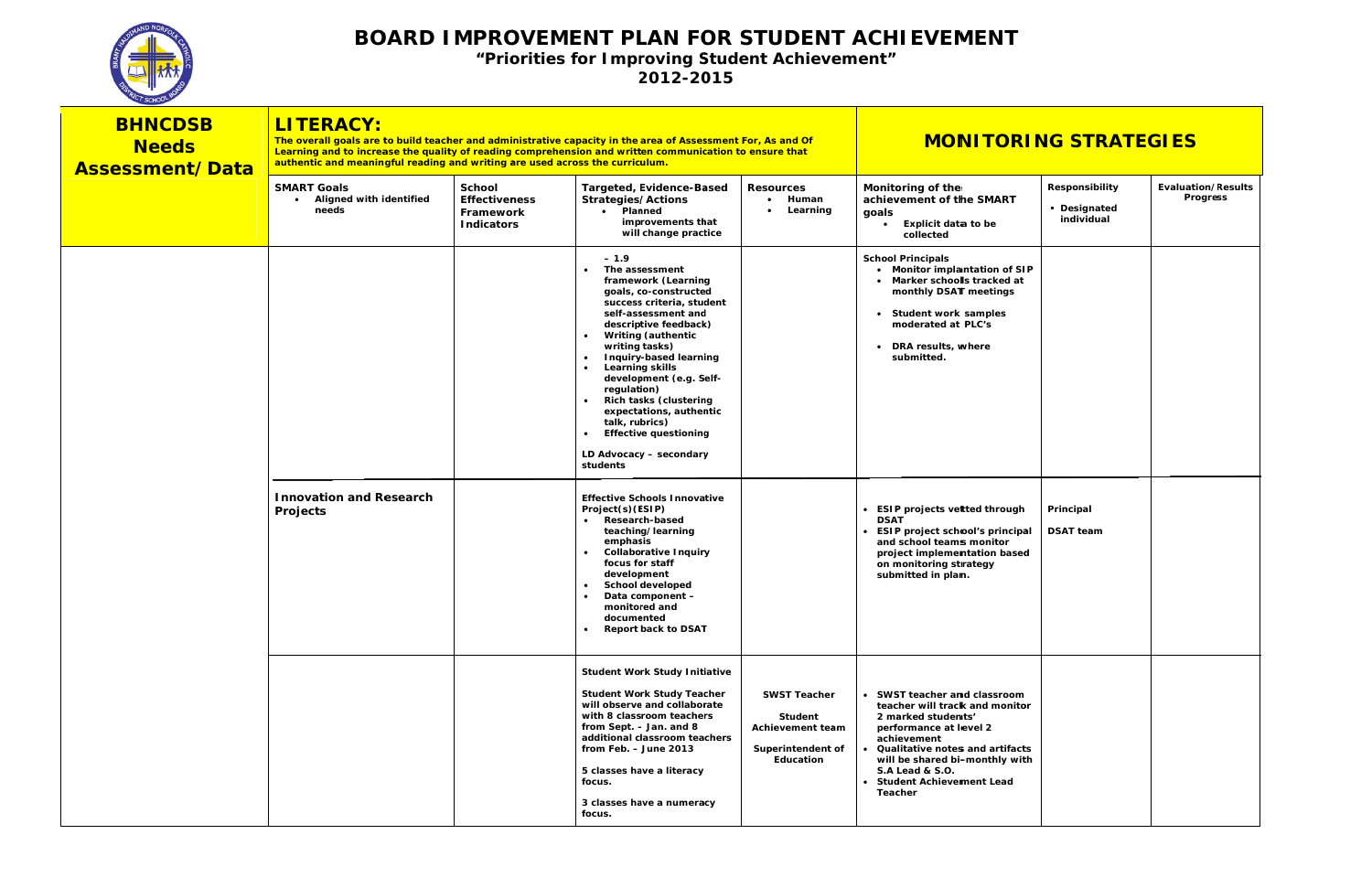

| <b>BHNCDSB</b>                                                                                                                                                                                                                                                                                                                             |                                                                                                                                                                                                                                                                                                                                                                                                                                                                                                                                                                                                                                                                                              |                                                                                                                                                                                                                                                                                                                                                                                                                                     | The overall goals are to build teacher and administrative capacity in the area of Assessment For, As and Of<br>Learning and to support the most effective teaching and learning of mathematics for all students.                                                                                                                                                                                                                                                                                                                                                                                                                                                                                                                                                                                                                                                                                                | <b>MONITORING STRATEGIES</b>                                                                                              |                                                                                                                                                                                                                                                                                           |                                                                                 |                                                                                                                                                                                       |
|--------------------------------------------------------------------------------------------------------------------------------------------------------------------------------------------------------------------------------------------------------------------------------------------------------------------------------------------|----------------------------------------------------------------------------------------------------------------------------------------------------------------------------------------------------------------------------------------------------------------------------------------------------------------------------------------------------------------------------------------------------------------------------------------------------------------------------------------------------------------------------------------------------------------------------------------------------------------------------------------------------------------------------------------------|-------------------------------------------------------------------------------------------------------------------------------------------------------------------------------------------------------------------------------------------------------------------------------------------------------------------------------------------------------------------------------------------------------------------------------------|-----------------------------------------------------------------------------------------------------------------------------------------------------------------------------------------------------------------------------------------------------------------------------------------------------------------------------------------------------------------------------------------------------------------------------------------------------------------------------------------------------------------------------------------------------------------------------------------------------------------------------------------------------------------------------------------------------------------------------------------------------------------------------------------------------------------------------------------------------------------------------------------------------------------|---------------------------------------------------------------------------------------------------------------------------|-------------------------------------------------------------------------------------------------------------------------------------------------------------------------------------------------------------------------------------------------------------------------------------------|---------------------------------------------------------------------------------|---------------------------------------------------------------------------------------------------------------------------------------------------------------------------------------|
| <b>Needs</b><br>Assessment/Data                                                                                                                                                                                                                                                                                                            | <b>SMART Goals</b><br>Aligned with identified<br>needs                                                                                                                                                                                                                                                                                                                                                                                                                                                                                                                                                                                                                                       | <b>School</b><br><b>Effectiveness</b><br>Framework<br><b>Indicators</b>                                                                                                                                                                                                                                                                                                                                                             | Targeted, Evidence-Based<br><b>Strategies/Actions</b><br><b>Planned improvements</b><br>that will change practice                                                                                                                                                                                                                                                                                                                                                                                                                                                                                                                                                                                                                                                                                                                                                                                               | <b>Resources</b><br>Human<br>$\bullet$<br>Learning<br>$\bullet$                                                           | Monitoring of the<br>achievement of the SMART<br>goals<br><b>Explicit data to be</b><br>$\bullet$<br>collected                                                                                                                                                                            | Responsibility<br>Designated<br>$\bullet$<br>individual                         | <b>Evaluation/Results</b><br><b>Progress</b>                                                                                                                                          |
| <b>EQAO Results 2011-2012</b><br><b>Primary Math</b><br>72% of students met the provincial<br>standard<br><b>Junior Math</b><br>53% of students met the provincial<br>standard<br><b>Grade 9 Applied Math</b><br>58% of students met the provincial<br>standard<br>Grade 9 Academic Math<br>89% of students met the provincial<br>standard | <b>SMART GOAL:</b><br><b>CILM Pilot Schools</b><br>For 2013-2014 75% of<br>students will achieve Level 3<br>or higher on Grade 6 EQAO<br>Mathematics.<br><b>CILM Phase Two Schools</b><br>For 2014-2015 75% of<br>students will achieve Level 3<br>or higher on Grade 6 EQAO<br>Mathematics.<br>For 2012-2013 60% of<br>students studying at the<br>Applied Level will achieve<br>Level 3 or higher on the Grade<br>9 EQAO Mathematics Test.<br>For 2013-2014 60% of<br>students studying at the<br><b>Applied Level will achieve</b><br>Level 3 or higher on the Grade<br>9 EQAO Mathematics Test.<br>School-based goals based on<br>school data. Mandatory goals<br>for EQAO Grades 3 & 6. | Assessment for, as<br>and of learning<br>1.1<br><b>Students and</b><br>teachers share a<br>common<br>understanding of<br>the learning goals<br>related to success<br>criteria.<br>1.4<br><b>Assessment tasks</b><br>are aligned with the<br>curriculum,<br>collaboratively<br>developed by<br>teachers and the<br>resulting<br>demonstrations of<br>student learning<br>analyzed to ensure<br>consistency with<br>success criteria. | Grade 4-6 collaborative<br>inquiry project (CILM)<br>integrated with network<br>organization.<br>Grade 4-8 netbook<br>deployment with an emphasis<br>on 3-part lessons in<br>Mathematics.<br><b>Family of Schools (Principal</b><br>Collaborative Inquiry)<br>principal-led professional<br>development (half-day<br>Literacy and half-day<br>Mathematics)<br>Grade 7-8 collaborative<br>inquiry project (CILM)<br>integrated with network<br>organization.<br>4 elementary schools will be<br>involved in CIL-M pilot.<br><b>Grade 9 Mathematics</b><br>Coaching project.<br><b>School Improvement</b><br><b>Planning Schools set</b><br>Mathematics achievement<br>goals by division based on<br>student learning needs.<br>Schools may attend to some<br>or all of the following:<br>Three-part lesson design<br>The assessment<br>framework (Learning<br>goals, co-constructed<br>success criteria, student | <b>System Mathematics</b><br><b>Teachers</b><br><b>Special Education</b><br><b>Teachers</b><br><b>Lead Math Principal</b> | • Student 21 <sup>st</sup> Century Learning<br>pre/post survey<br>• Student work samples shared<br>at CIL sessions<br>• Report Card Data<br>• CIL continuum survey to be<br>completed by teachers pre and<br>post participation in system<br>collaboration initiatives.<br>• EQAO results | • System Math<br>Teacher(s)<br>• IT Consultant<br>• Principal<br>$\bullet$ S.O. | 21 <sup>st</sup> Century Teacher<br><b>Survey results</b><br>CIL continuum survey<br>results<br><b>Report Card data</b><br>EQAO results 2013-14<br>Anecdotal<br>feedback/observations |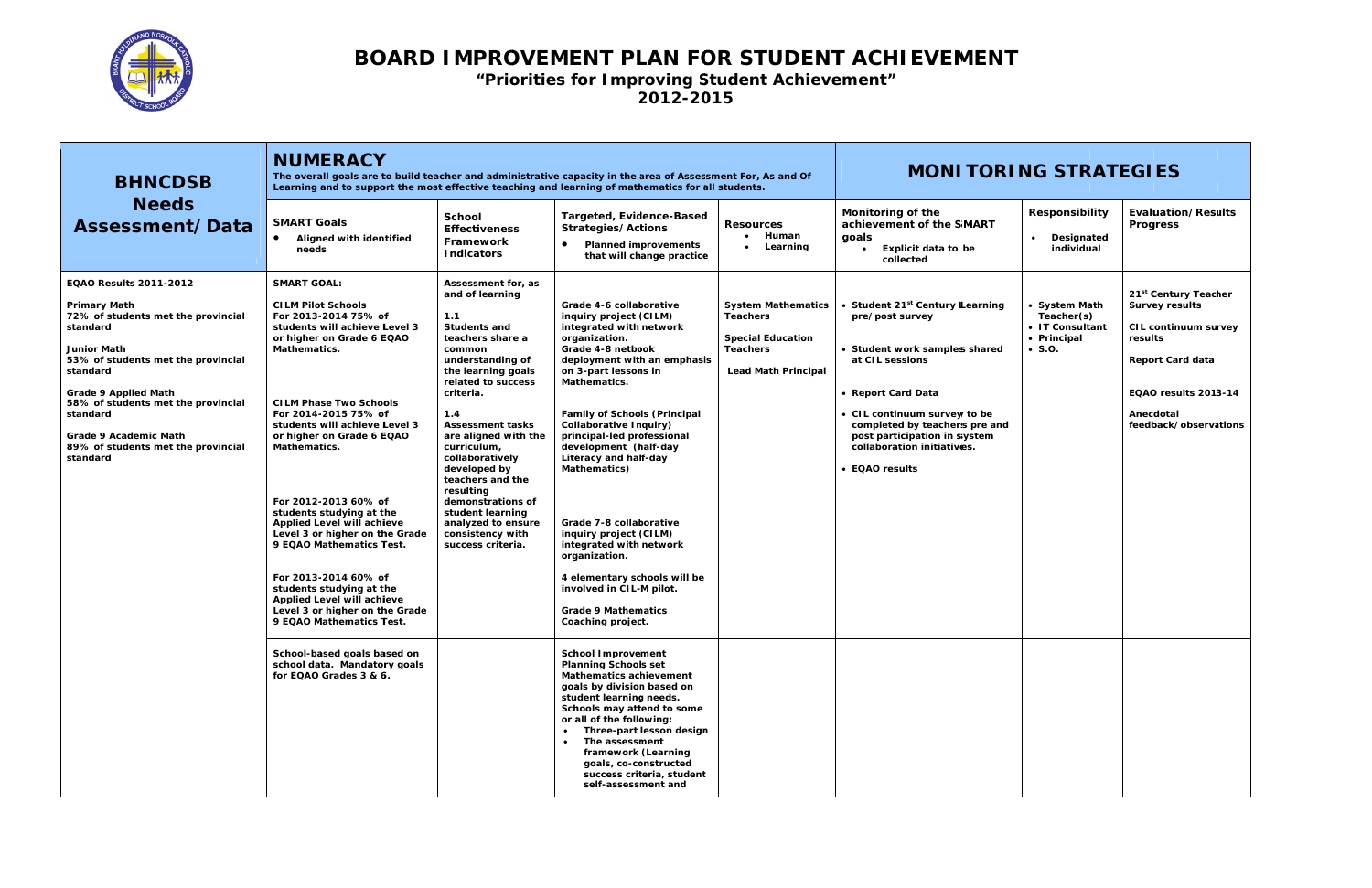

| <b>BHNCDSB</b>                  | <b>NUMERACY</b><br>The overall goals are to build teacher and administrative capacity in the area of Assessment For, As and Of<br>Learning and to support the most effective teaching and learning of mathematics for all students. |                                                                         |                                                                                                                                                                                                                                                                                                                                                                                                                                                               |                                           | <b>MONITORING STRATEGIES</b>                                                                                   |                                                                |                                              |  |
|---------------------------------|-------------------------------------------------------------------------------------------------------------------------------------------------------------------------------------------------------------------------------------|-------------------------------------------------------------------------|---------------------------------------------------------------------------------------------------------------------------------------------------------------------------------------------------------------------------------------------------------------------------------------------------------------------------------------------------------------------------------------------------------------------------------------------------------------|-------------------------------------------|----------------------------------------------------------------------------------------------------------------|----------------------------------------------------------------|----------------------------------------------|--|
| <b>Needs</b><br>Assessment/Data | <b>SMART Goals</b><br>Aligned with identified<br>$\bullet$<br>needs                                                                                                                                                                 | <b>School</b><br><b>Effectiveness</b><br>Framework<br><b>Indicators</b> | <b>Targeted, Evidence-Based</b><br><b>Strategies/Actions</b><br>$\bullet$<br><b>Planned improvements</b><br>that will change practice                                                                                                                                                                                                                                                                                                                         | <b>Resources</b><br>• Human<br>• Learning | Monitoring of the<br>achievement of the SMART<br>goals<br><b>Explicit data to be</b><br>$\bullet$<br>collected | <b>Responsibility</b><br>Designated<br>$\bullet$<br>individual | <b>Evaluation/Results</b><br><b>Progress</b> |  |
|                                 |                                                                                                                                                                                                                                     |                                                                         | descriptive feedback)<br><b>Inquiry-based learning</b><br>$\bullet$<br><b>Learning skills</b><br>$\bullet$<br>development (e.g. Self-<br>regulation)<br><b>Rich tasks (clustering</b><br>$\bullet$<br>expectations, authentic<br>talk, rubrics)<br><b>Effective questioning</b><br>$\bullet$<br>(open and parallel)<br>Use of manipulatives<br>$\bullet$<br><b>Math-talk learning</b><br>$\bullet$<br>communities<br><b>Process expectations</b><br>$\bullet$ |                                           |                                                                                                                |                                                                |                                              |  |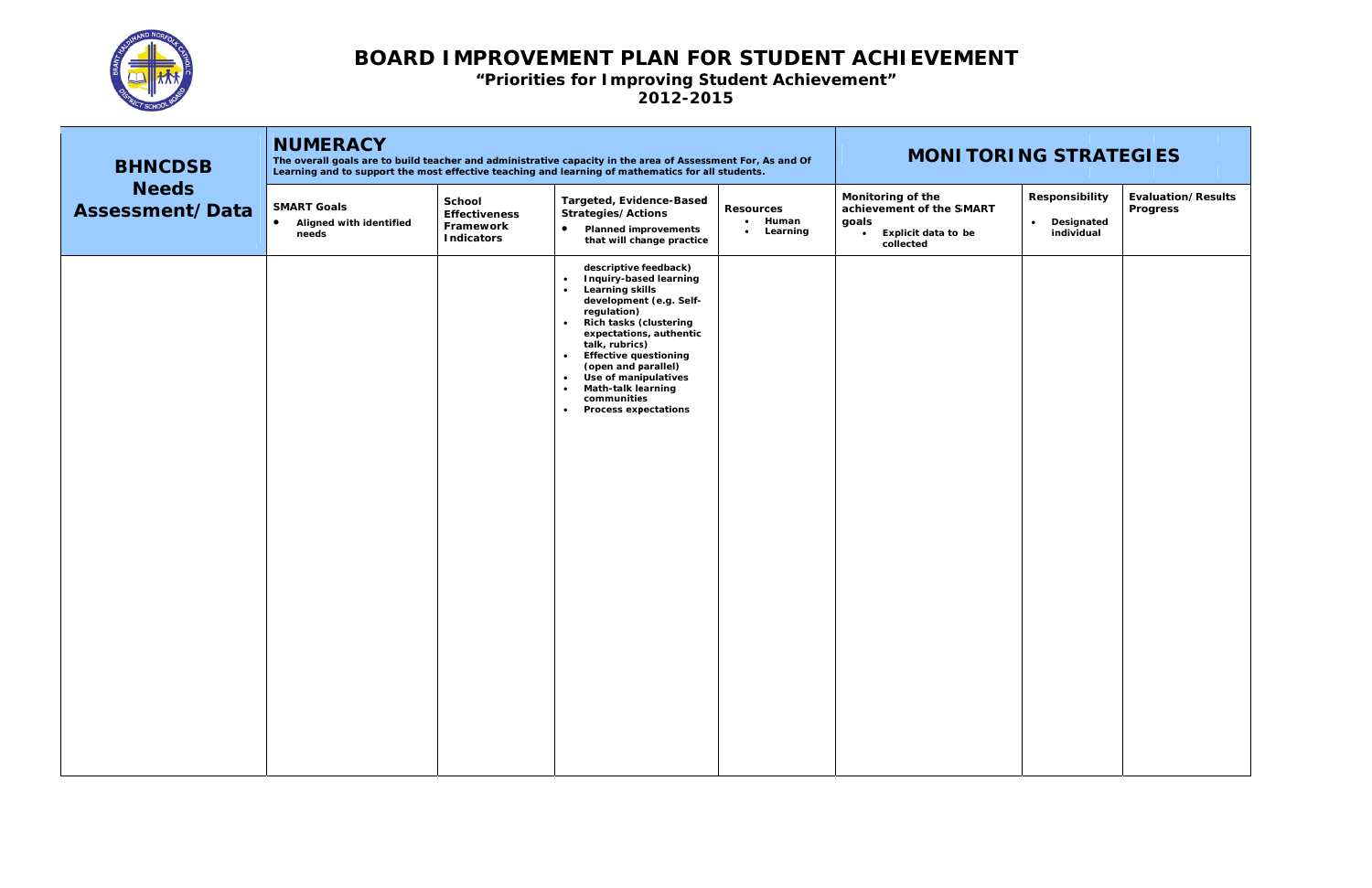

| <b>BHNCDSB</b><br><b>Needs Assessment</b><br>Data                                                   | <b>PATHWAYS</b><br>The overall goals are to build teacher and administrative capacity in the area of Assessment For, As and Of<br>Learning and to enhance the opportunities for students to develop an awareness of all program pathways while<br>assisting them in making appropriate program choices based on individual needs, interests and abilities.                                                                                                                                                                 |                                                                                                                                                                                                                                                                                                                                                                                                                           |                                                                                                                                                                                                                                                                                                                                                                                                                                                                                                                                                                                                                                | <b>MONITORING STRATEGIES</b>                                                                                                                                                                                                                                                                                                                                    |                                                                                                                                                                                                                                                                                                                                                                                                                                                                                                                              |                                                                                                                                                                                                                                                                                                                                           |                                                                                                                                                                                                                                                                                                                                           |
|-----------------------------------------------------------------------------------------------------|----------------------------------------------------------------------------------------------------------------------------------------------------------------------------------------------------------------------------------------------------------------------------------------------------------------------------------------------------------------------------------------------------------------------------------------------------------------------------------------------------------------------------|---------------------------------------------------------------------------------------------------------------------------------------------------------------------------------------------------------------------------------------------------------------------------------------------------------------------------------------------------------------------------------------------------------------------------|--------------------------------------------------------------------------------------------------------------------------------------------------------------------------------------------------------------------------------------------------------------------------------------------------------------------------------------------------------------------------------------------------------------------------------------------------------------------------------------------------------------------------------------------------------------------------------------------------------------------------------|-----------------------------------------------------------------------------------------------------------------------------------------------------------------------------------------------------------------------------------------------------------------------------------------------------------------------------------------------------------------|------------------------------------------------------------------------------------------------------------------------------------------------------------------------------------------------------------------------------------------------------------------------------------------------------------------------------------------------------------------------------------------------------------------------------------------------------------------------------------------------------------------------------|-------------------------------------------------------------------------------------------------------------------------------------------------------------------------------------------------------------------------------------------------------------------------------------------------------------------------------------------|-------------------------------------------------------------------------------------------------------------------------------------------------------------------------------------------------------------------------------------------------------------------------------------------------------------------------------------------|
|                                                                                                     | <b>SMART Goals</b><br><b>Aligned with identified</b><br>needs                                                                                                                                                                                                                                                                                                                                                                                                                                                              | <b>School</b><br><b>Effectiveness</b><br>Framework<br><b>Indicators</b>                                                                                                                                                                                                                                                                                                                                                   | <b>Targeted, Evidence-Based</b><br><b>Strategies/Actions</b><br><b>Planned improvements</b><br>that will change practice                                                                                                                                                                                                                                                                                                                                                                                                                                                                                                       | <b>Resources</b><br>Human<br>Learning<br>$\bullet$                                                                                                                                                                                                                                                                                                              | Monitoring of the<br>achievement of the SMART<br>goals<br>Explicit data to be<br>collected                                                                                                                                                                                                                                                                                                                                                                                                                                   | Responsibility<br>• individual                                                                                                                                                                                                                                                                                                            | <b>Evaluation/Results</b><br><b>Progress</b>                                                                                                                                                                                                                                                                                              |
| Bench mark 4216 tech credits<br>attempted in 2011 12. (exclusive of<br>CO-OP, OAP or dual credits). | <b>SMART GOAL:</b><br>For 2013-2014 30% of Grade 9<br>students will enroll in<br><b>Technology Courses.</b>                                                                                                                                                                                                                                                                                                                                                                                                                | Assessment for, as<br>and of learning<br>1.1<br><b>Students and</b><br>teachers share a<br>common<br>understanding of the<br>learning goals related<br>to success criteria.<br>1.4<br>Assessment tasks are<br>aligned with the<br>curriculum,<br>collaboratively<br>developed by<br>teachers and the<br>resulting<br>demonstrations of<br>student learning<br>analyzed to ensure<br>consistency with<br>success criteria. | <b>VEX Robotics training project</b><br>$7-9.$<br><b>Contextual learning</b><br>utilizing math, science,<br>and literacy skills in<br>applied medium of<br>robotics<br>Technology visits for Grade 6-8<br>students.<br>Students participate<br>and apply learning in<br>shop settings.<br><b>Exposure to application</b><br>of learning in<br>technology settings in<br>the secondary school<br>labs and shops.<br><b>Access to equipment</b><br>and facilities not<br>available in elementary<br>classrooms.<br><b>Exposure to future</b><br>pathway opportunities<br>and contexts for<br>intermediate students<br>and staff. | Pathways<br>Consultant<br>I tinerant tech<br>teacher                                                                                                                                                                                                                                                                                                            | Monitor enrolment trends in<br>grade 9 tech courses and trends<br>in all grade levels.                                                                                                                                                                                                                                                                                                                                                                                                                                       | Superintendent of<br>Education<br>Pathways<br>Consultant<br>Itinerant tech<br>teacher                                                                                                                                                                                                                                                     |                                                                                                                                                                                                                                                                                                                                           |
|                                                                                                     | <b>SMART GOAL:</b><br>By the end June 2014, students<br>will apply their knowledge and<br>understanding of their needs,<br>interest and abilities to make<br>appropriate program choices as<br>measured by increases in the:<br>• percentage of students<br>in grade 1-12 receiving<br>"G" or " $E$ " in the<br><b>Learning Skills and</b><br>Work Habits on<br>Initiative and Self-<br>Regulation on the<br>report card (baseline to<br>be determined in 2010-<br>11)<br>• participation rate in<br>experiential learning | Program and<br>Pathways<br>5.2<br><b>Authentic learning</b><br>experiences and<br>experiential learning<br>are built into all<br>subject areas and<br>programs.<br>5.3<br>Students, parents,<br>and teachers<br>understand the full<br>range of pathways,<br>options, programs<br>and supports that are<br>available                                                                                                      | Activities that make explicit<br>connections to the Learning<br><b>Skills and Work Habits"</b><br>focusing on:<br>• Identifying one's gifts<br>in the context of developing a<br>sense of vocation<br>• Personal interest and<br>learning style inventories<br>• Goal setting<br>I dentify current practices (K-<br>6) that provide authentic<br>learning experiences for<br>students in primary, junior and<br>intermediate divisions to<br>determine baseline data for<br>action planning.                                                                                                                                   | <b>Pathways Program</b><br>Consultant<br><b>School Student</b><br><b>Success Teams</b><br>Information<br>Technology staff<br><b>School Based</b><br>Pathways<br>Committees<br><b>Consultant will</b><br>coordinate and<br>support school<br>teams Catholic<br>Curriculum<br>Corporation<br><b>IT Consultant</b><br><b>Student Success</b><br>teachers; Guidance | Leadership Training and<br>network learning focused on<br>• Pathways and career<br><b>Planning implementation (CIA</b><br>document)<br>• learning skills, class and<br>learner profiles<br>• effective use of data<br>Networking learning focusing<br>on best practices to ensure<br>authentic learning experiences<br>and opportunities are provided<br>for all students k-6<br>Strategic training of School<br><b>Success Teams</b><br>Work with Subject Councils to<br>identify opportunities for<br>career awareness and | <b>Annual Review</b><br>August/September<br>January/February<br>May/June<br><b>School visits</b><br>Types of data to be<br>collected and<br>analyzed:<br><b>· EQAO &amp; OSSLT</b><br>results and student<br>survey data<br>• Report card data<br>· Student success<br>Indicator data<br>· Teacher/student<br>feedback on<br>experiential | Superintendents of<br>Education:<br>Curriculum, Special<br>Education<br>Principals of<br>Program,<br>Elementary,<br>Secondary and<br><b>Special Education</b><br>Program Team<br><b>Special Education</b><br><b>System Team</b><br>School leadership:<br>Principals, program<br>heads<br>Pathways consultant<br>Coop/OYAP<br>Coordinators |